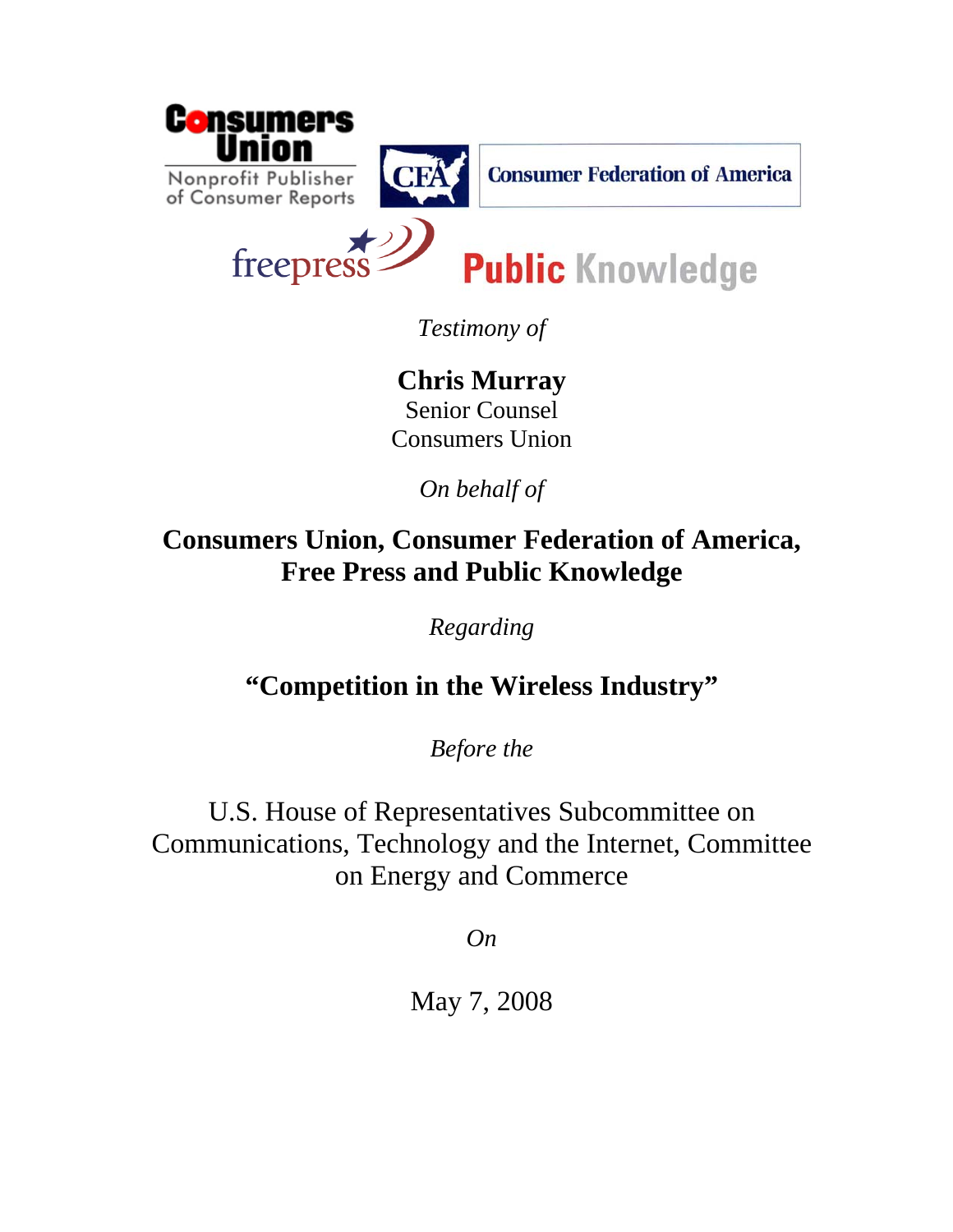Chairman Boucher, Ranking Member Stearns and members of the Committee, thank you for the opportunity to testify again before you on behalf of Consumers Union<sup>[1](#page-1-0)</sup> (non-profit publisher of Consumer Reports), the Consumer Federation of America, $2$  Free Press,  $3$  and Public Knowledge.<sup>[4](#page-1-3)</sup>

The wireless industry has grown to a point where nearly every man, woman and child in the United States has a mobile phone, with more than 270 million cell phones in use in the U.S. While we are beginning to see some improvement in the public's perception of the wireless industry, we have some significant concerns. *Consumer Reports'* reader satisfaction survey this year indicates that the industry's customer service has inched closer to average. This is a material improvement from where it was a year ago, near the bottom of the barrel  $(18<sup>th</sup>$  out of 20 services rated, according to our *Consumer Reports* survey)<sup>[5](#page-1-4)</sup>. Fewer consumers this year were likely to cite automatic contract extension as their top concern, and most carriers have begun to pro-rate the early termination penalties that lock consumers into lengthy contracts—although we agree with courts that are finding these fees may be illegal considering the unjustifiably high levels they start from, and they are most certainly a detriment to competition.

Our reader survey this year found **a new top consumer concern: the high price of cell phone service**<sup>[6](#page-1-5)</sup>—and this was even before the most recent chapter of our economic crisis unfolded.

<span id="page-1-0"></span><sup>1</sup> **Consumers Union** is a nonprofit membership organization chartered in 1936 under the laws of the State of New York to provide consumers with information, education and counsel about goods, services, health, and personal finance. Consumers Union's income is solely derived from the sale of *Consumer Reports*, its other publications and from noncommercial contributions, grants and fees. In addition to reports on Consumers Union's own product testing, *Consumer Reports* (with approximately 8 million print and online subscribers) regularly carries articles on health, product safety, marketplace economics and legislative, judicial and regulatory actions that affect consumer welfare. Consumers Union's publications carry no advertising and receive no commercial support.

<span id="page-1-1"></span><sup>&</sup>lt;sup>2</sup> The **Consumer Federation of America** is the nation's largest consumer advocacy group, composed of over 280 state and local affiliates representing consumer, senior, citizen, low-income, labor, farm, public power an cooperative organizations, with more than 50 million individual members.

<span id="page-1-2"></span><sup>3</sup> **Free Press** is a national, nonpartisan organization working to reform the media. Through education, organizing and advocacy, we promote diverse and independent media ownership, strong public media, and universal access to communications.

<span id="page-1-3"></span><sup>4</sup> **Public Knowledge** is a Washington DC based public interest group working at the intersection of communications policy and intellectual property law. Public Knowledge seeks to ensure that all layers of our communications system are open and accessible.

<sup>5</sup> Consumer Reports, "Upfront: News, Trends, Advice," p. 8 (October 2007).

<span id="page-1-5"></span><span id="page-1-4"></span><sup>&</sup>lt;sup>6</sup> Consumer Reports (January 2009).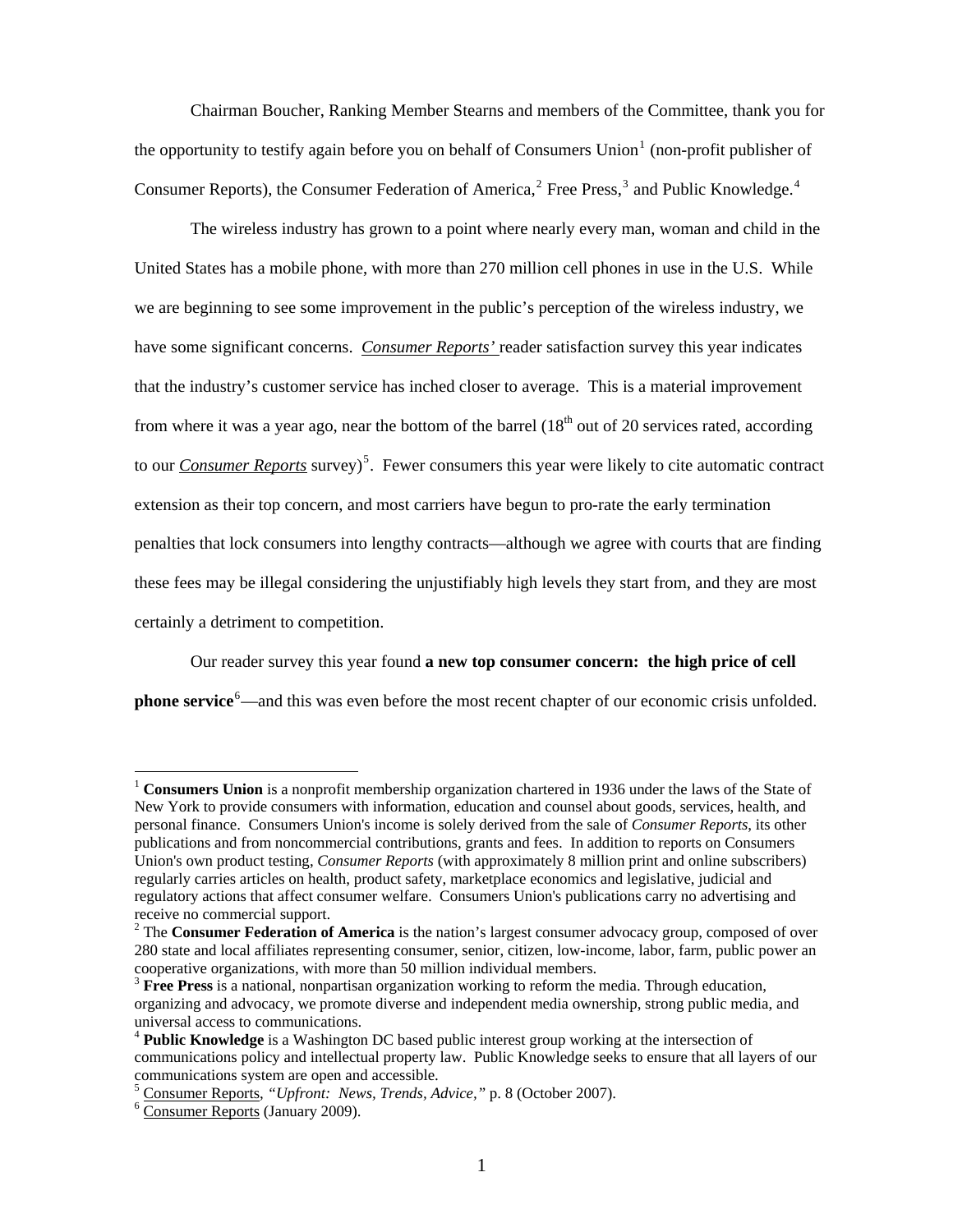As the industry continues to consolidate, as most investment analysts seem to agree it will policymakers should expect this problem to get worse, not better.

Unfortunately, analysts now suggest that the **U.S. wireless market is headed towards a quasi-duopoly**, with the top two companies controlling the vast share of revenues, and profit margins increasing for those carriers, even including the upcoming cost of \$80 billion in network upgrades for next-generation wireless technology.<sup>[7](#page-2-0)</sup> And even more unfortunately for those of us who pay the bills, these profits come straight out of consumers' pocketbooks.

The last time consumer groups testified before this committee, we noted that **U.S. consumers pay more for wireless service than consumers in just about any other country in the**  world. The largest providers want to obscure this fact with notions of per minute pricing.<sup>[8](#page-2-1)</sup> But it is the cost to the consumer that matters, and **U.S. consumers pay more for wireless service than**  other developed nations—an average of \$506 each year, higher than the OECD<sup>[9](#page-2-2)</sup> average of \$439, and way above countries such as Sweden (\$246), Spain (\$293), and Germany (\$371).

The way carriers continue to raise prices on text messaging services is a clear example of the negative ramifications of market power in this industry. According to industry analysis, **average revenue per texting subscriber has risen 150% in the last four years**. Why are the dominant wireless carriers all raising prices on a service that according to experts<sup>[10](#page-2-3)</sup> costs them almost nothing to run? Because doing so is profitable, and because they can. A number of public interest groups and wireless competitors have also raised related competition and speech issues with regard to text

<span id="page-2-0"></span><sup>&</sup>lt;sup>7</sup> See e.g. McKinsey & Company, "Perspectives on the Evolution of the U.S. Wireless Industry." (April 3, 2009).

<span id="page-2-1"></span><sup>8</sup> U.S. consumers talk more than consumers in other countries, so our average of 800 minutes of use each month indeed means lower per minute prices. But we see all the carriers rolling out unlimited plans at present, and virtually no one offering plans without flat fees and low per minute pricing. It seems clear that that this is a high fixed-cost industry, and per-minute pricing does not mean much for consumers. It is what consumers pay in the end that hits them in the pocketbook. If the wireless carriers wanted to offer consumers rate plans with no flat fees and per minute billing at that "average" per minute rate of 7 or 8 cents, we would have a different outlook.

<span id="page-2-3"></span><span id="page-2-2"></span><sup>&</sup>lt;sup>9</sup> Organization for Economic Co-operation and Development, "OECD Communications Outlook 2007." <sup>10</sup> Randall Stross, "What Carriers Aren't Eager to Tell You About Texting." New York Times (Dec. 26, 2008). *Available at:* [www.nytimes.com/2008/12/28/business/28digi.html.](http://www.nytimes.com/2008/12/28/business/28digi.html)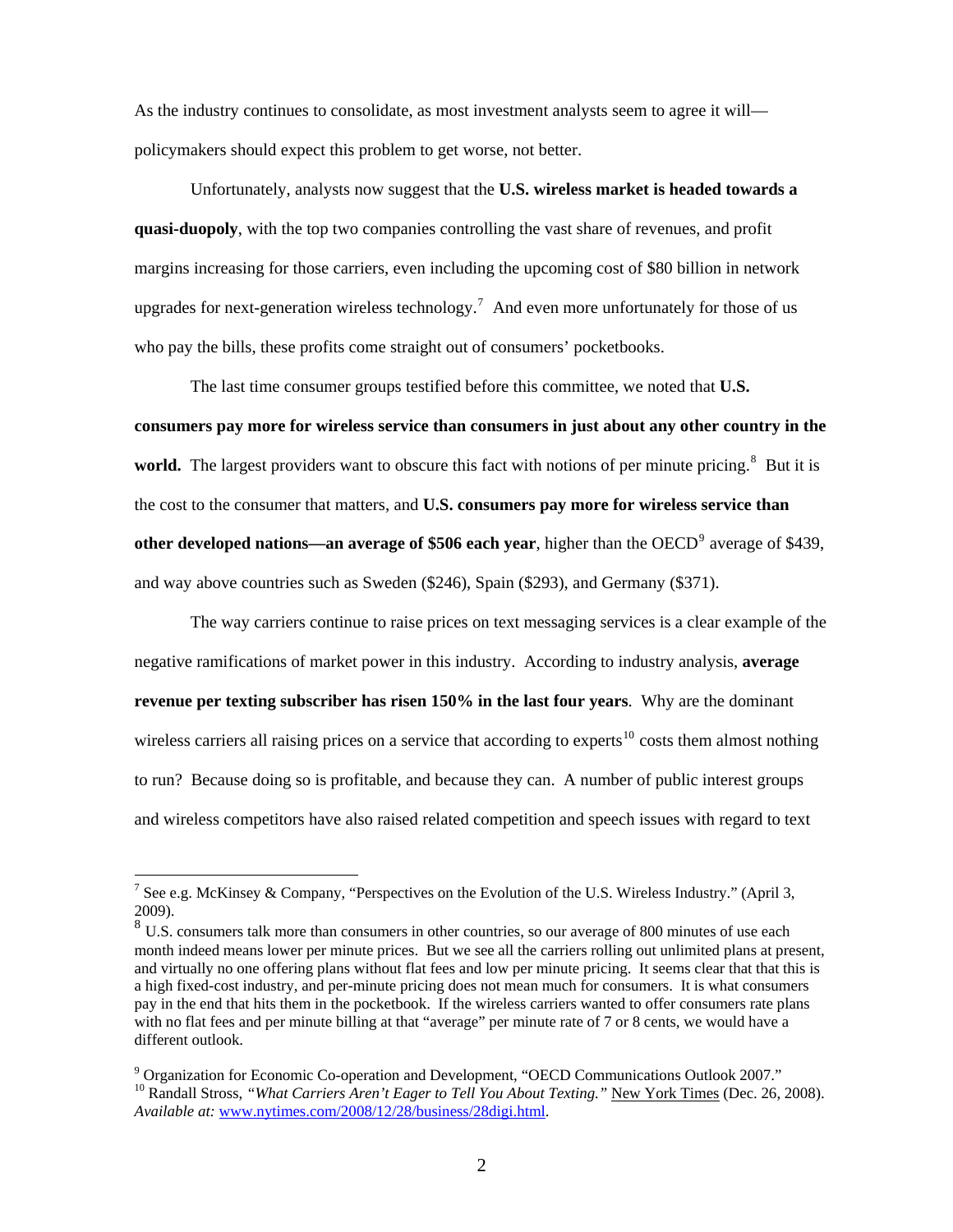messages in a petition for declaratory ruling that has been pending before the FCC for the past 18 months. $^{11}$  $^{11}$  $^{11}$ 

When there is a highly concentrated industry—as the wireless industry is according to Department of Justice merger guidelines—that raises prices on consumers for services that have declining costs, reporting revenues that are way up in the midst of an economic recession, this should raise more than a few policymaker eyebrows.

 The news abounds these days with tales of **gross overcharges for ordinary Internet** activities. It is little wonder that "data" is where the carriers are finding amazing revenue growth in the midst of an economic depression. Consider the story of Wayne Burdick, who watched a Chicago football game over AT&T's wireless network while at a port in Miami before embarking on a Caribbean cruise. He was billed \$27,000 by AT&T for the privilege. He tried to talk to AT&T about it, and they lowered the charge to \$6,000. After his story appeared in the Chicago Sun-Times, AT&T dropped the charges altogether. Or, consider Billie Parks, who purchased a netbook bundled with AT&T mobile broadband service at a Radio Shack. She thought she was getting quite the deal – a \$99 netbook and a \$60/month data plan - but at the end of the month, she faced a \$5000 bill from AT&T for data overages. These numbers are shocking, and have nothing to do with the actual costs of providing service. After crossing a small 5 gigabyte initial limit using mobile broadband service from Verizon, each additional gigabyte of data transfer costs \$250. From AT&T, after the same 5 gigabyte initial limit, each additional gigabyte costs \$480.

The FCC and Congress made a decision that competition, not rate regulation, will be the preferred method to keep telecommunications market power in check, but Congress needs to revisit ways to keep competition vibrant in the wireless industry. Considering that the very same companies who this industry was supposed to compete against, telephone monopolies, have now

<span id="page-3-0"></span>See Public Knowledge, et al. Petition for Declaratory Ruling, WT Docket No. 08-7, (Dec. 11, 2007). Available at<http://www.publicknowledge.org/pdf/text-message-petition-20071211.pdf>.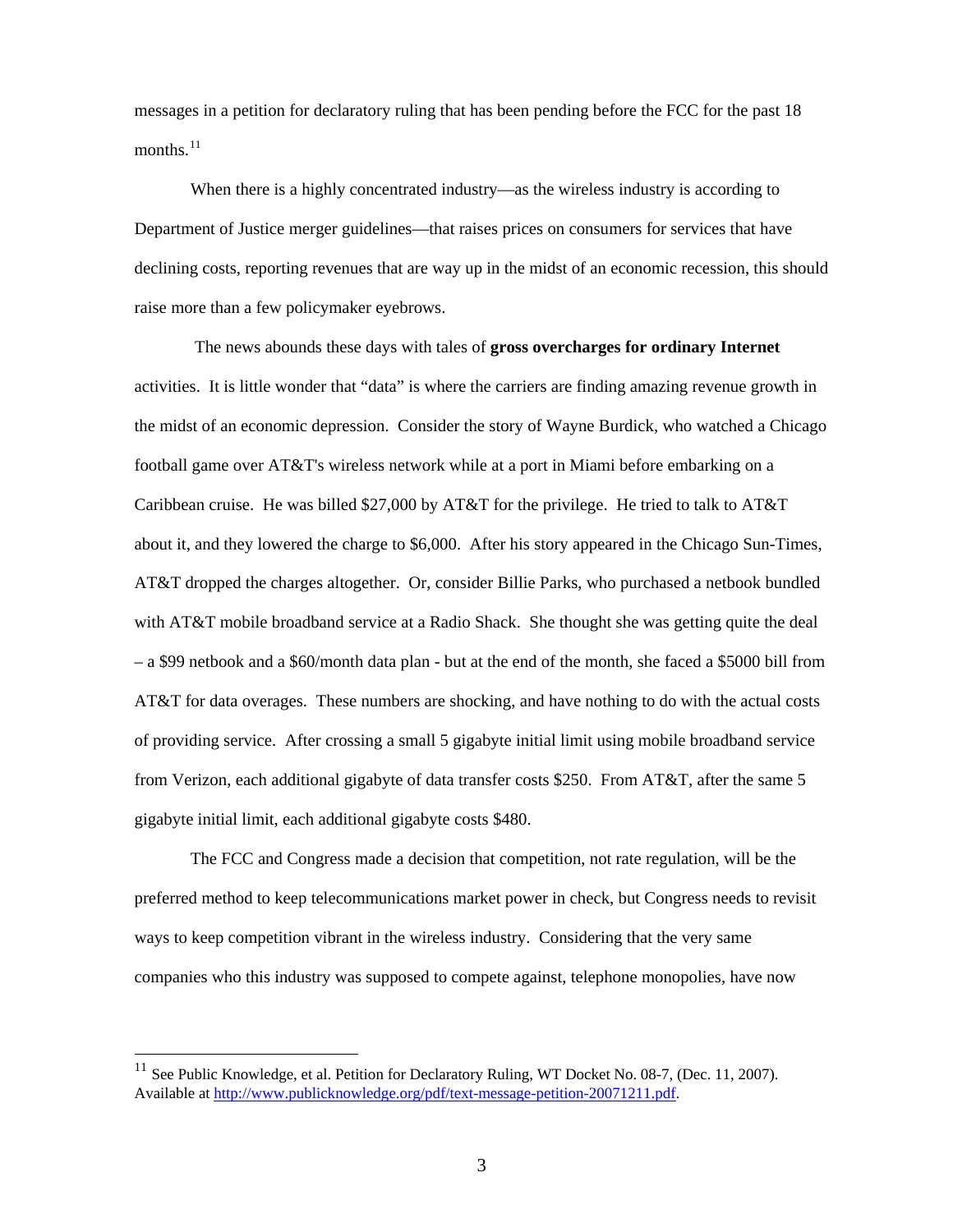purchased and merged their way to be the two dominant wireless companies, some serious oversight is warranted.

We urge policymakers to eliminate anti-competitive practices and foster competition in the industry by helping to: 1) **reduce switching costs for consumers**, 2) **ensure companies can compete**, and 3) **scrutinize the behavior and market power of dominant carriers**.

## **Reduce switching costs for consumers**

 $\overline{a}$ 

If we want robust competition, by definition we have to make it easier for consumers to switch carriers, to vote with their feet and their wallets. Two prominent switching costs that warrant scrutiny are early termination penalties and number portability.

**Number portability** – Strong competition requires allowing consumers to take their phone numbers with them when they switch wireless carriers without undue cost or inconvenience. Even after Congress passed a law requiring number portability, the dominant carriers successfully blocked our efforts to let consumers take their numbers with them for several years. The industry's principal arguments were that no one wanted or needed portability, and that it would be hugely expensive to do it. In 2004, the FCC finally took action to require number portability. Were the industry's tales of runaway costs and lack of consumer interest accurate? Not at all. The real story is **that number portability benefits consumers, people use this flexibility regularly, and it has not cost the industry nearly as much to implement as they said it would.** 

Presently, there is a proceeding before the FCC which would reduce the number portability interval from four days to one day.<sup>[12](#page-4-0)</sup> We applaud this potential change—after all, wireless carriers

<span id="page-4-0"></span><sup>&</sup>lt;sup>12</sup> Local Number Portability Porting Interval and Validation Requirements, FCC WC Docket No. 07-244; CC Docket No. 95-116.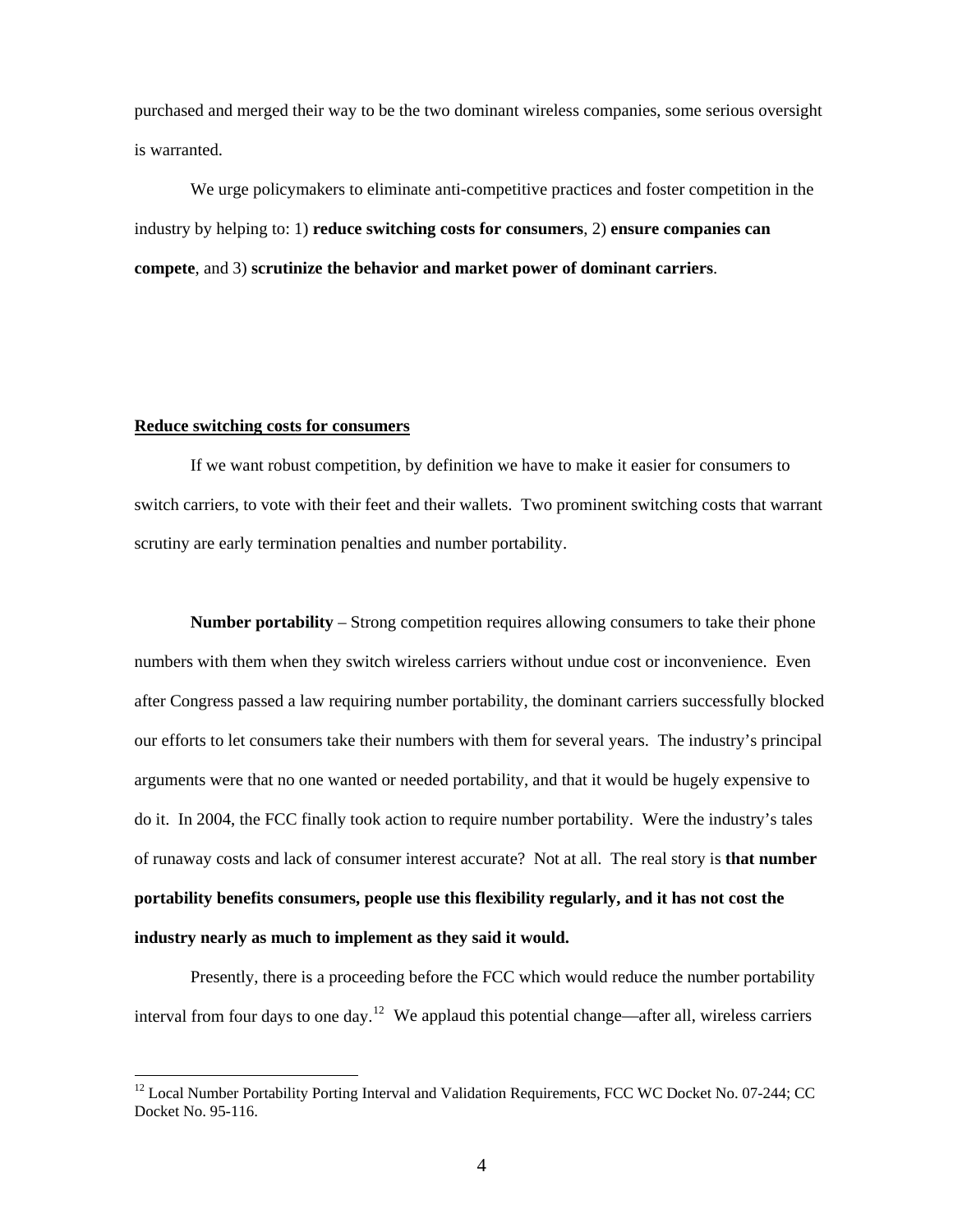can port between each other in less than 30 minutes at present because they have automated systems in place. Yet again, the dominant carriers are crying wolf, telling tales about runaway costs, and trying to distract from the real issue at hand with ancillary issues. We hope the Congress and the Commission will see the arguments of the dominant carriers for what they are: transparent protectionist nonsense. It is critical that the FCC move to make it more difficult for companies to hold consumers' numbers hostage.

**Early Termination Penalties –** the biggest switching cost to wireless consumers are the ubiquitous early termination penalties carriers charge for subscribers who want to leave before their (generally two-year) contract is completed. These fees are penalties designed to stop consumers from switching companies for better service and better price. **These early termination penalties do not save consumers money as the carriers claim,[13](#page-5-0) they rob consumers of the benefits that an open and competitive market would otherwise bring.** 

The wireless carriers say they want a national framework, but the truth is that they already have one. The Uniform Commercial Code (UCC) provides standards for "liquidated damages clauses" in contracts that are the same in all 50 states. However, what the industry seeks is nothing more than special treatment that would exempt it from the laws that all other businesses have to follow.

The Uniform Commercial Code provides an important distinction, which is the law in 50 states: it says that **liquidated damages clauses** *can* **be used to recover actual damages, but they** *cannot* **be used as arbitrary penalties designed to prevent consumers from switching** 

<span id="page-5-0"></span> $13$  Evidence was presented at trial in California ( $\Delta$ yyad v. Sprint, CA Superior Court, Alameda County) that one carrier's early termination fee program actually cost them more money to implement than they recovered from it. In other words, this program does not save consumers money—it costs them extra. Further, according to internal memos, the company performed one calculation and one calculation only in determining the ETF: the effect on subscriber churn.<sup>13</sup> That is, they did not examine whether they fully recovered "subsidies" they offered consumers, they simply said this will make it harder for consumers to switch. Clearly, this is about penalizing consumers for voting with their feet and pocketbooks, not about saving them money.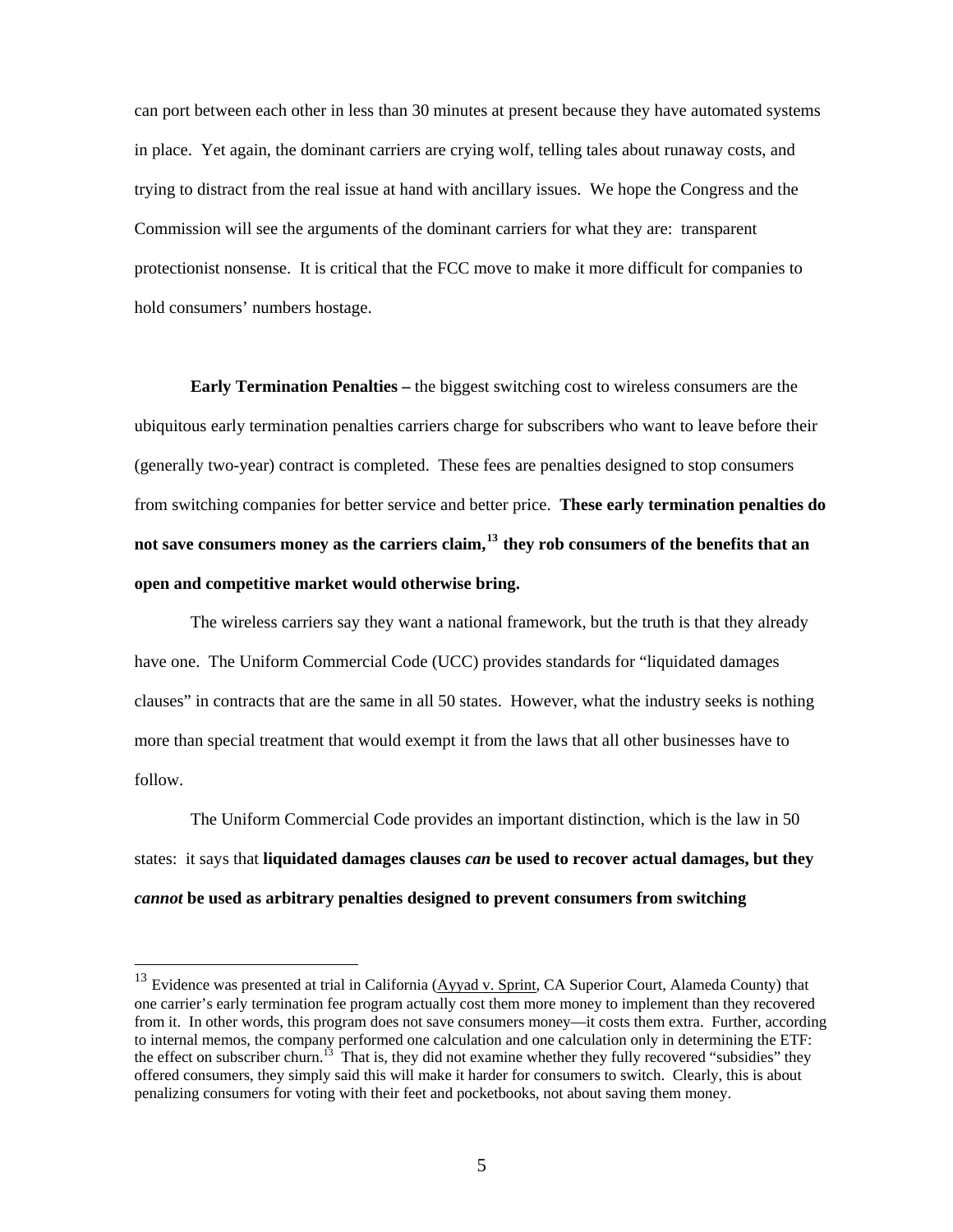**companies.**[14](#page-6-0) Where the carrier can prove that they have suffered actual economic harm because of subsidies they have given to the consumer, ETFs are reasonable. But the early termination penalties the wireless industry is charging consumers are so far and above the value<sup>[15](#page-6-1)</sup> of subsidies provided that something else is clearly going on.

The wireless industry is quick to note that they have other costs they recoup through the ETF, namely marketing and customer acquisition costs. But should consumers really have to pay for wireless companies' advertisements? Should consumers have to bear the costs of multi-million dollar Super Bowl commercials? Do we really believe it is fair or legal to force a customer who is going to another carrier to pay for the cost of finding another subscriber for her old carrier?

The answer is clearly no. If all businesses with customer acquisition costs were to be exempted from the law of liquidated damages, there would be no law at all. Furthermore, indicators like customer acquisition costs (CAC) are simply a measure of the efficiency of a carrier's marketing operation, and are NOT a measure of any value being given to the consumer. If a wireless carrier is doing a good job of advertising one quarter, they have lower CAC; if they do a bad job the next quarter, CAC goes up. But consumers should not have to pay a penalty fee related to whether the company is running effective ads or not. **If Congress is to take any action to constrain or condition ETFs, it must absolutely exclude advertising and marketing expenditures from the definition of a "reasonable" fee.** 

<span id="page-6-0"></span> $14$  Cal. Civ. Code, Sections 1671(d) and 1670.5.

<span id="page-6-1"></span><sup>&</sup>lt;sup>15</sup> \$14.33 is the average phone subsidy provided to the consumer according to the best data we have seen so far on carrier subsidies. In data submitted by the wireless carriers to the International Trade Commission, the average value of wireless handsets in 2006 was \$115.<sup>15</sup> The wireless industry's trade association (CTIA) says that the average price paid for phones in 2006 was \$65.67, and the carriers also charge a \$35 activation fee that they treated as handset revenues on their books—for a total of \$100.67 paid by the average consumer for their handset. That leaves us \$14.33 in average upfront savings. Do consumers pay that off in their first month of service? Their second? Surely it does not take two full years. If the carriers were to reduce their ETFs to \$14.33—or even triple that amount—no one would be here today asking questions. But considering these penalties (at a minimum of \$175 from the two largest carriers) are more than 12 times the benefit consumers are receiving, something else is going on.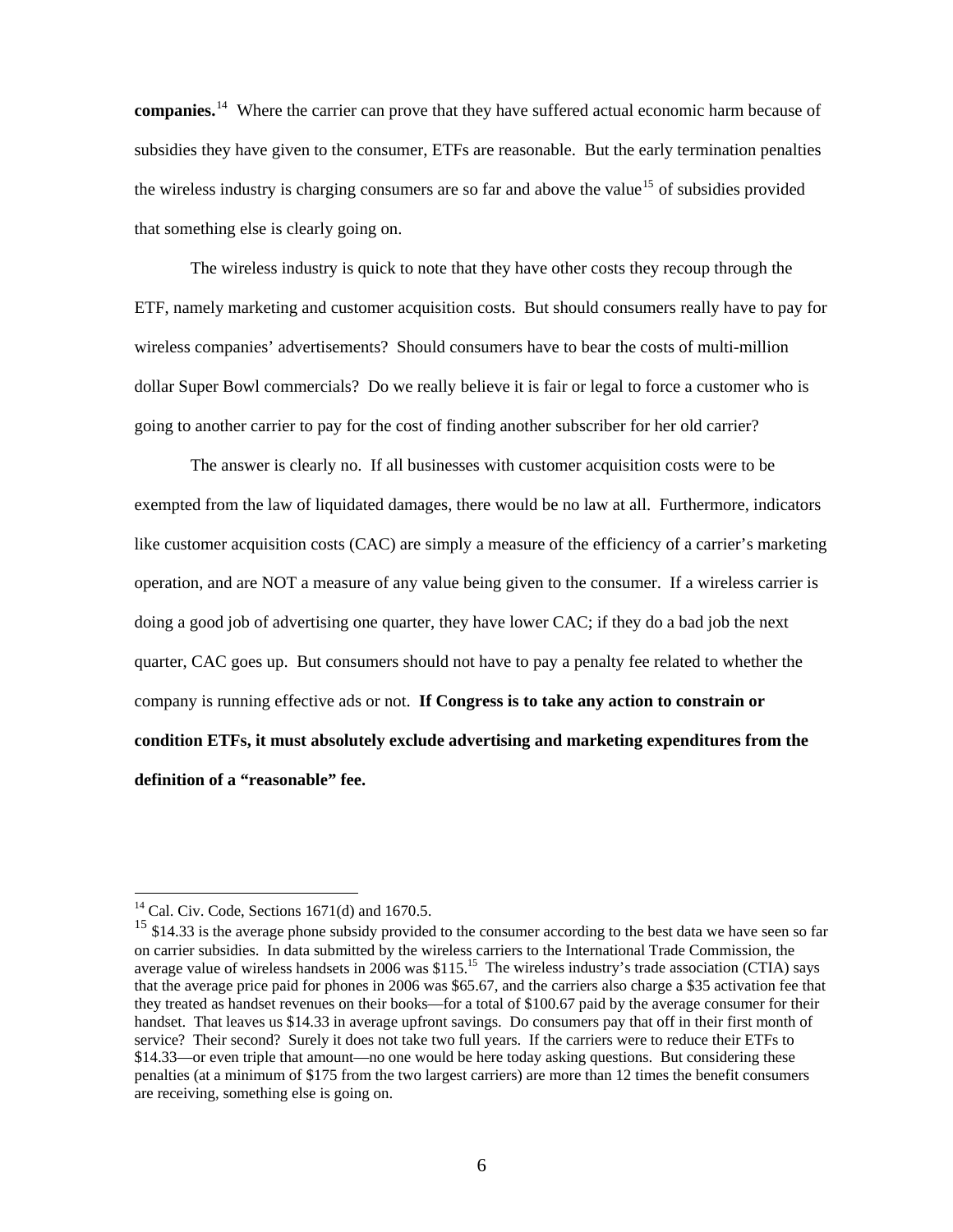## **Ensure companies can compete by fixing roaming and special access**

If policymakers value competition from non-dominant wireless carriers, urgent attention is needed to fix roaming and special access.

**Roaming** - Automatic roaming agreements have been a standard industry practice for decades in the wireless industry. These agreements assist all carriers in filling inevitable gaps in network coverage, and in a real sense, comprise a "safety net" that permits all consumers to obtain comprehensive wireless service when they travel throughout the United States. Two years ago, the FCC appeared to recognize the importance of automatic roaming, but at the urging of the nation's largest carriers, also created an "in-market" exception that allows a carrier to refuse roaming service in any area where the requesting carrier merely has spectrum usage rights.<sup>[16](#page-7-0)</sup> Predictably, the nation's largest carriers continue to defend this gaping policy loophole in various proceedings now pending at the FCC, and exploit it to the detriment of smaller, rural and regional carriers and their subscribers. The continued consolidation in the wireless industry in our view has led to increased market power by certain carriers and led correspondingly to a spike in anticompetitive roaming practices.

**Congress should ensure that automatic voice and data roaming is available to all consumers on reasonable terms and conditions, at reasonable prices, and with no geographic carveouts.**

**Special Access –** competitive wireless carriers, Internet providers, and vital institutions like hospitals, universities and banks all need "special access" lines which are like on-ramps to the "backbone" of our telecommunications systems. AT&T and Verizon collectively control more than 90% of special access lines, and by some estimates, this market power is being used to generate profits of more than 125% in special access revenues.

<span id="page-7-0"></span><sup>&</sup>lt;sup>16</sup> Reexamination of Roaming Obligations of Commercial Mobile Radio Service Providers, WT Docket No. 05-265, Report and Order and Further Notice of Proposed Rulemaking, FCC 07-143 (rel. Aug. 16, 2007), summarized at 72 Fed. Reg. 50,064 (Aug. 30, 2007) ("Roaming Order").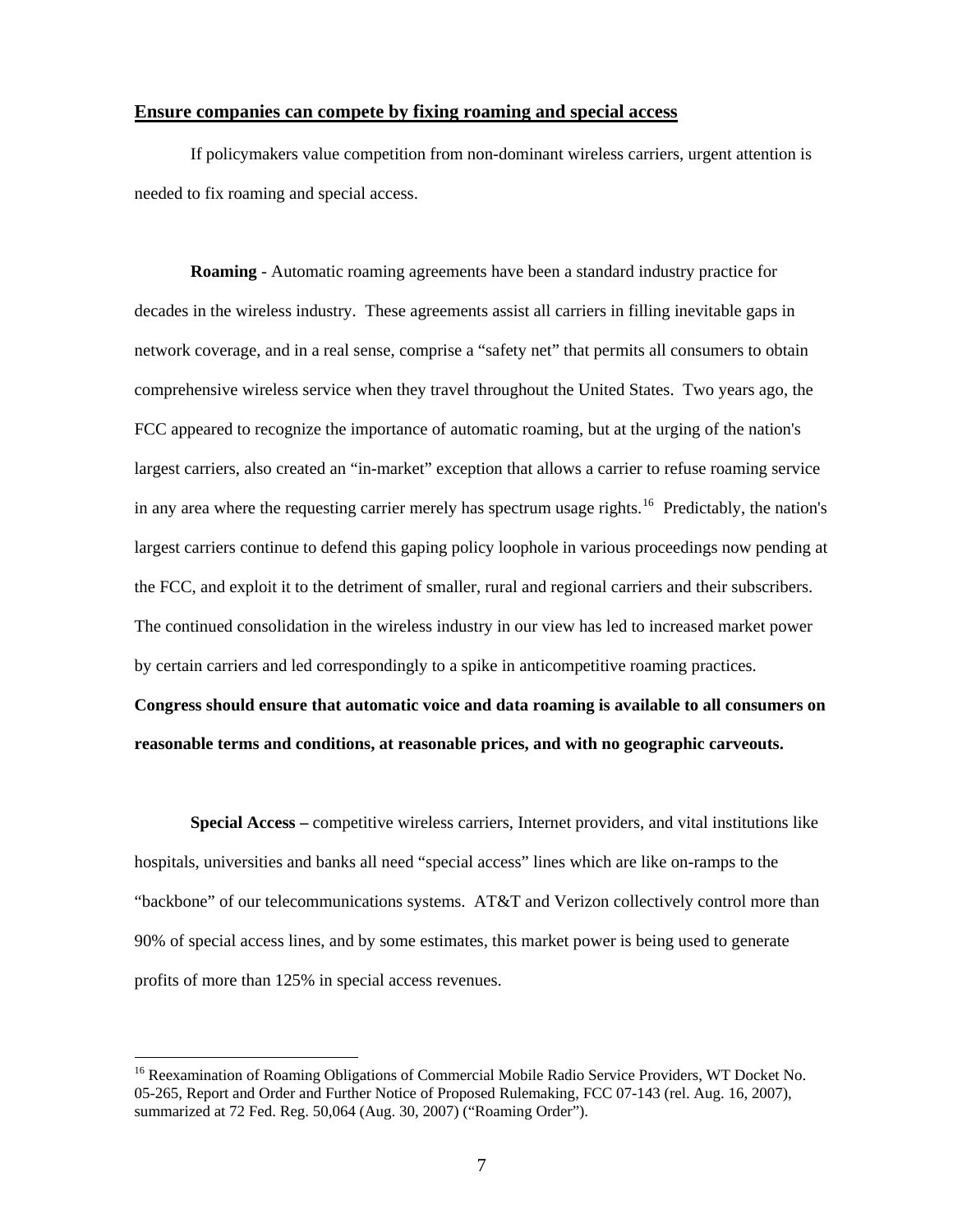Virtually every wireless competitor, Internet companies, and businesses across America rely on these lines to bring their services to the public. If the dominant carriers can continue to overcharge these innovators, this broken market will ensure a slowed economic recovery for all but one small sector of our economy.

## **Policymakers must scrutinize application blocking and exclusive handset contracts**

Among our greatest concerns are the stark signals the dominant carriers are sending that they intend to continue to move towards closed networks, away from the open Internet model. For years we have been warning that this would happen, and in response we were told "watch and wait, and let us see if the industry will work this out." We are here today to tell you they have not worked it out and worse, there are clear examples of where they are breaking the Internet. We urge Congress to hold further oversight hearings immediately on these important issues.

**Application blocking -** we see continued evidence that network providers are acting as gatekeepers, disabling or restricting applications created by Internet innovators. This behavior should not be countenanced by Congress or the FCC.

Many thousands of AT&T subscribers have downloaded the **iPhone Skype application, and these users are barred from using the application over the mobile broadband service they pay for. In response, AT&T's top public policy executive said "we absolutely expect our vendors not to facilitate the services of our competitors."<sup>[17](#page-8-0)</sup> Based on the number of restrictions** in their terms of service, the company apparently envisions a lot of competitors – including unlikely companies such as Sling Media. AT&T has a disappearing, reappearing prohibition on the use of video redirecting over its network. After beginning with a broad general prohibition, they changed the terms of service to make clear that the use of Sling Media's technology to redirect video was impermissible over AT&T's network. Following massive consumer complaints, AT&T backed

<span id="page-8-0"></span><sup>&</sup>lt;sup>17</sup> Leslie Cauley, "Skype's iPhone limits irk some." USA Today (Apr. 2, 2009).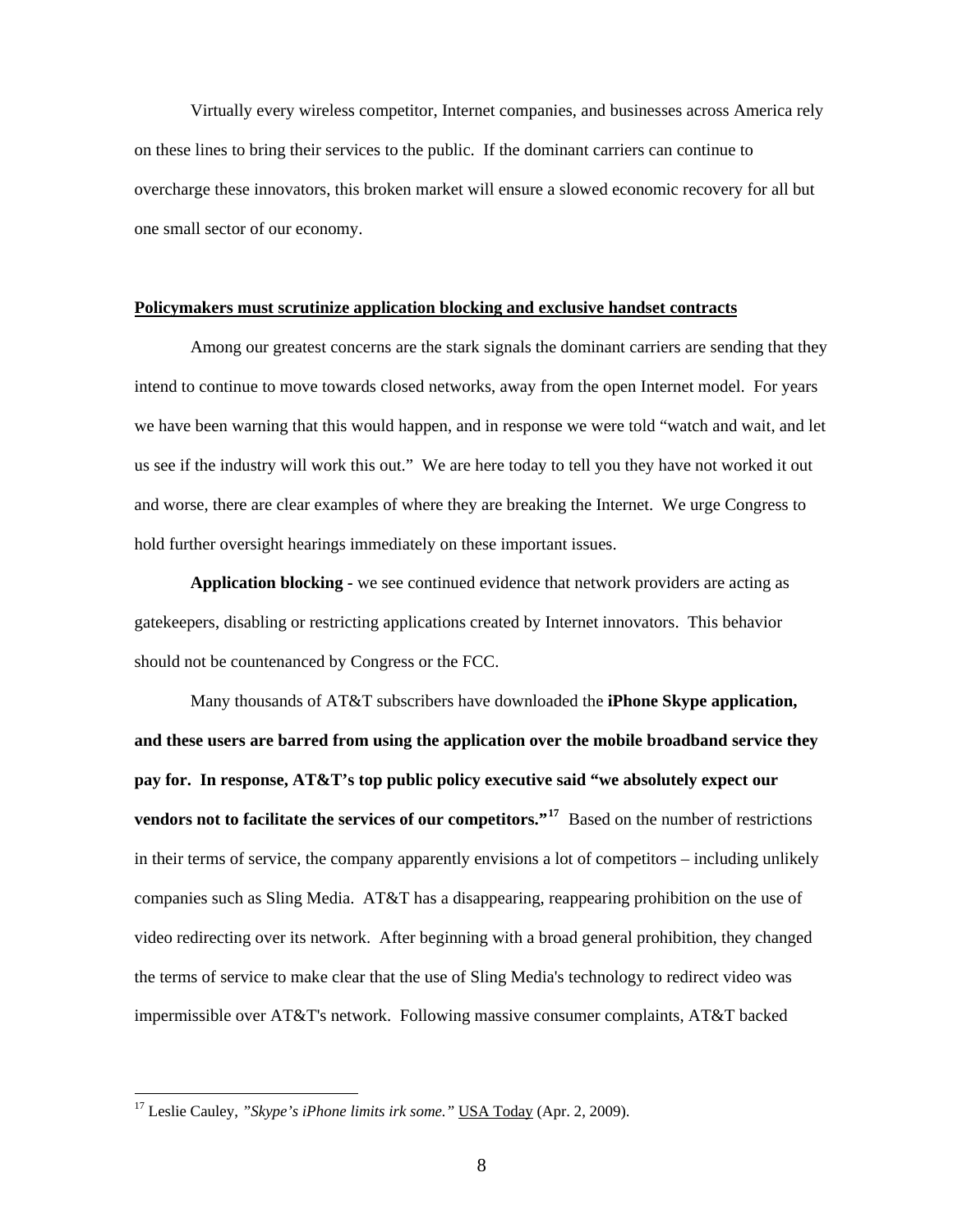down and removed the prohibition entirely - only to reintroduce the original, broad prohibition after a few days.

Furthermore, as a Wall Street Journal article<sup>[18](#page-9-0)</sup> noted, handset manufacturers have been trying to offer consumers services for free on new handsets, but network operators have said "no" to those free services because they compete with services that the wireless carriers want to charge for.

According to the article, RIM (manufacturer of the Blackberry) wanted to offer a free mapping service to customers who buy the Blackberry, but again AT&T refused, because they had a service that they wanted to charge users \$10 a month for.

**Handset exclusives -** Handset exclusivity arrangements worsen the divide between major carriers and competitors, and further concentrate the market. Because of handset exclusivity arrangements, 8 of the 10 most popular smartphones are available to only one carrier. Popular phones, particularly innovative smartphones, drive growth in the market for wireless services, and offer the best chance for wireless carriers to survive and grow. Small carriers lack the market power and the promise of nationwide advertising needed to get the best deals. This is a downward spiral: small carriers cannot get innovative devices, and thus cannot grow, while large carriers get exclusive deals and grow larger.

**Without the ability to offer affordable and functional PDAs, rural wireless carriers can not attract enough customers to justify investment to build out their 3G networks.** Without the threat of competition in the network marketplace, the big four national providers have no incentive to expand and increase the capacity of their own 3G data networks.

In Europe and Asia, wireless consumers have better choices. They can buy cell phones in London, and simply swap out a small card (called a SIM card) in the back of the phone and it works across any other European network. **This decoupling of networks and handsets has created a** 

<span id="page-9-0"></span><sup>18</sup> Jessica Vascellaro, *"Air War: A Fight Over What You Can Do on a Cell Phone – Handset Makers Push Free Features for Which the Carriers Want to Charge."* Wall Street Journal (June 14, 2007).